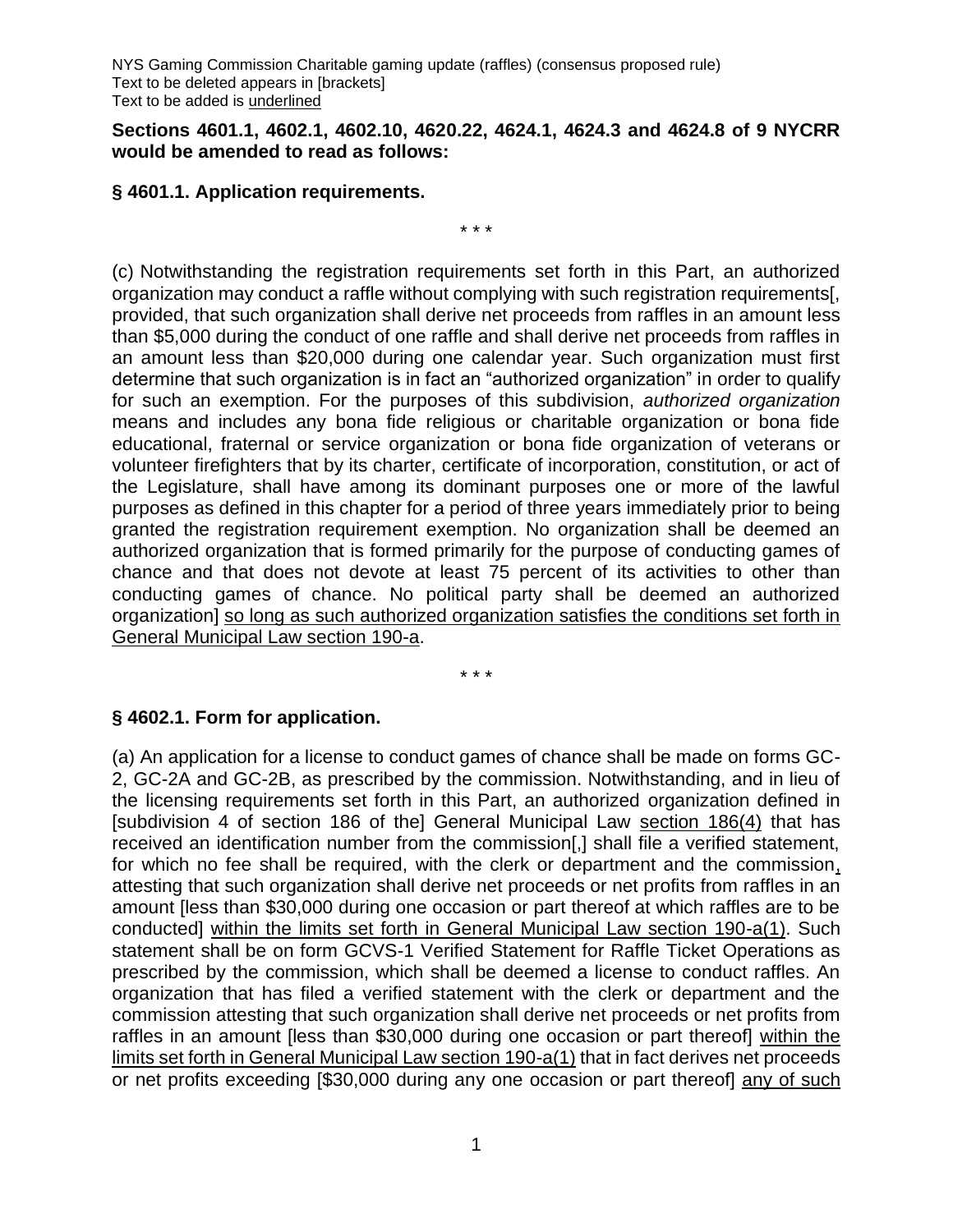limits shall be required to obtain a license as required by this Part and shall be subject to the reporting requirements of section 4624.3 of this Subchapter.

(b) Notwithstanding the licensing requirements set forth in this Part, an authorized organization [that has met the self-determination requirements of subdivision (c) of section 4601.1 of this Subchapter] may conduct a raffle without complying with such licensing requirements, provided that such organization shall derive net proceeds from raffles in an amount [less than \$5,000 during the conduct of one raffle and shall derive net proceeds from raffles in an amount less than \$20,000 during one calendar year] within the limits set forth in General Municipal Law section 190-a(1).

[(1) No person under the age of 18 shall be permitted to play, operate or assist in any raffle conducted pursuant to this subdivision.

(2) Raffles conducted pursuant to this subdivision shall be conducted only within a municipality in which the authorized organization is domiciled that has passed a local law, ordinance or resolution in accordance with Sections 187 and 188 of the General Municipal Law approving the conduct of games of chance that are located within the county or contiguous to the county in which the organization is domiciled.

(3) The commission shall penalize a licensee found to have violated paragraph (1) of this subdivision as follows:

- (i) for a first violation, a written warning of such violation;
- (ii) for a second violation within one year of a violation, a fine of \$500;
- (iii) for a third violation within one year of a violation, a fine of \$1,000; and

(iv) for a fourth or subsequent violation within one year of a violation, such further actions as the commission may deem appropriate, which may include without limitation the suspension or revocation of any license or privilege to conduct raffles in this State.]

\* \* \*

# **§ 4602.10. Penalties for underage participation.**

The commission shall penalize an authorized organization found to have violated General Municipal Law sections 190-a(3) and 195-a, which govern the minimum age for play, operation or the assisting in any raffle conducted pursuant to General Municipal Law section 190-a, as follows:

(i) for a first violation, a written warning of such violation;

(ii) for a second violation within one year of a violation, a fine of \$500;

(iii) for a third violation within one year of a violation, a fine of \$1,000; and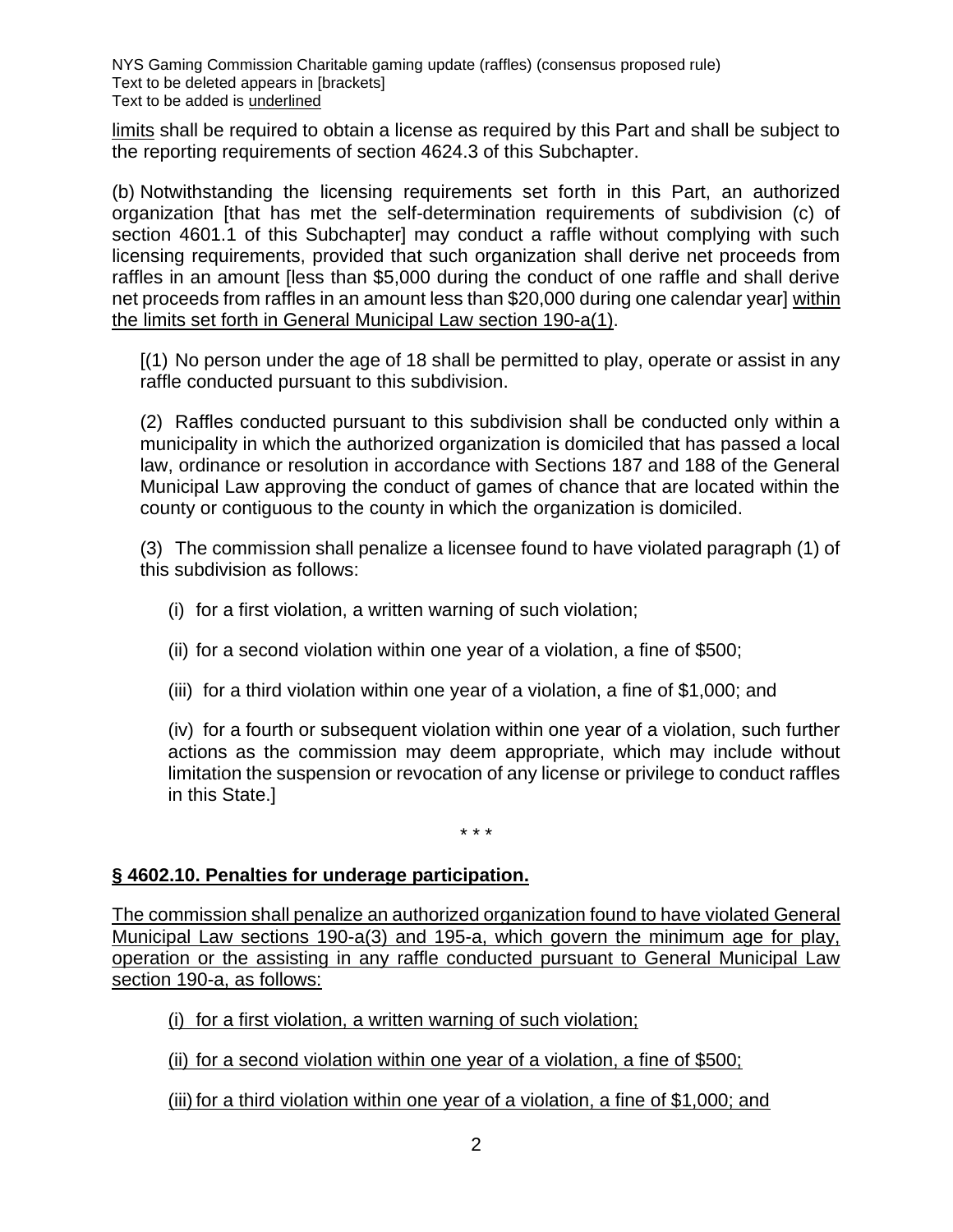(iv)for a fourth or subsequent violation within one year of a violation, such further actions as the commission may deem appropriate, which may include without limitation the suspension or revocation of any license or privilege to conduct raffles in this State.

**\* \* \***

## **§ 4620.22. Raffles.**

(a) *Equipment*. The equipment used in the conduct of raffles and the method of play shall ensure that each and every ticket to participate shall have an equal opportunity to be drawn as a winner.

(1) Raffle tickets, with the exception of the two-part "admission-style" tickets [utilized] used in the game commonly known as a "50/50 raffle," shall reflect the following:

\* \* \*

(b) [*The play*] *Play*.

(1) No single prize shall exceed the [sum of \$100,000] amount set forth in general Municipal Law section 189(5)(b).

(2) The aggregate fair market value of all prizes to be offered or awarded by a licensee in raffles in any one calendar year (license period) shall not exceed [\$2,000,000] the amount set forth in General Municipal Law section 189(8).

(3) The method of drawing and determining the winning [ticket(s)] ticket (or tickets) shall be [clearly] announced clearly and described prior to drawing a ticket.

\* \* \*

(6) Raffle tickets may [also] be sold to the public [outside the premises of an authorized organization or an authorized games of chance lessor or in municipalities that have passed a local law, ordinance or resolution in accordance with sections 187 and 188 of the General Municipal Law that are located in the county in which the municipality issuing the license or the municipality in which the organization is authorized to conduct raffles pursuant to subdivision (c) of section 4601.1 of this Chapter is located, and in the counties that are contiguous to the county in which the municipality issuing the raffle license or in which the organization authorized to conduct raffles pursuant to subdivision (c) of section 4601.1 of this Chapter is located, provided the licensee or organization authorized to conduct raffles pursuant to subdivision (c) of section 4601.1 of this Chapter has received written approval, on a form prescribed by the commission, from each municipality to sell raffle tickets therein and provided that no sale of raffle tickets shall be made more than 180 days prior to the date scheduled for the final drawing of the winning raffle ticket(s)] in locations as authorized by General Municipal Law section 189(13)(b). An authorized organization that wishes to sell raffle tickets outside the premises of such organization or conduct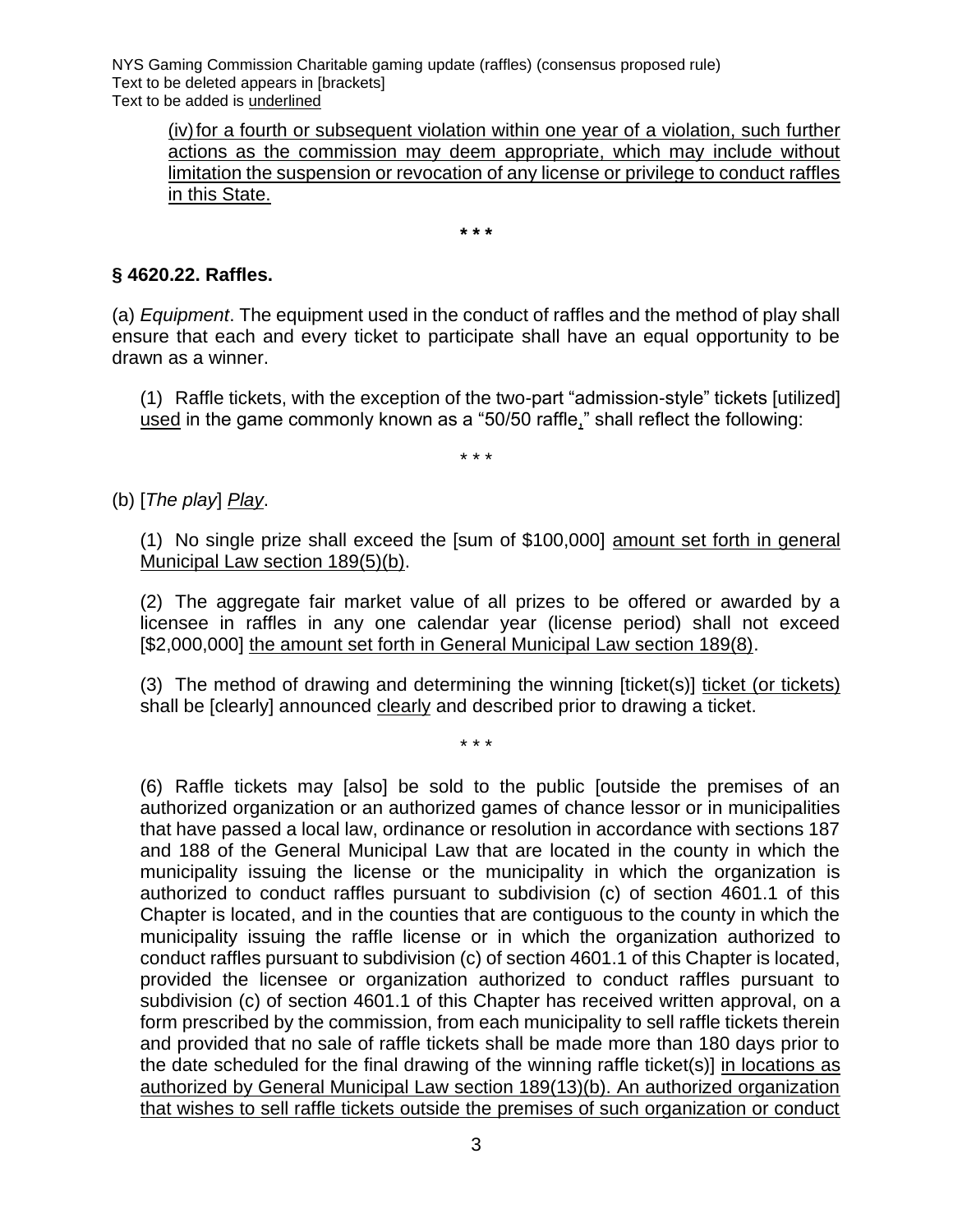a raffle drawing outside the premises of such organization shall notify the commission of such intent to make such sales or conduct such drawing (or both). Such notice shall be made no later than 45 days before sales of such raffle are proposed to commence, in order to enable the commission to notify the affected municipalities and give such municipalities the opportunity to object to such sales or such drawing. After the commission gives notice (which may be given by electronic means) to the affected municipalities, a municipality shall provide the commission notice of an objection, if any, no later than 20 days before the date such sales are proposed to commerce or such drawing is proposed to be conducted.

[(10) Purchasers of raffle tickets need not be present at the raffle drawing to win.]

[(11)] (10)Alcoholic beverages may be sold and consumed in locations where raffle tickets are sold and raffle drawings are conducted.

[(12) Alcoholic beverages shall not be awarded as a raffle prize.]

[(13)] (11) No commission, salary, compensation, reward or recompense shall be paid or given to any person for the sale or assisting with the sale of raffle tickets.

[(14)] (12)Raffle tickets shall be sold by a member of an authorized organization licensed to conduct raffles or authorized to conduct raffles pursuant to [section 4601.1(c)] subdivision (c) of section 4601.1 of this [Title] Chapter and may also be sold by any person with a blood relationship or affinity with a member of an authorized organization licensed to conduct a raffle.

\* \* \*

#### **§ 4624.1. Financial statement form.**

(a) The financial statement of games of chance operations required by ordinances or local laws, State laws and this Chapter shall be on form GC-7, as prescribed by the commission. The licensee shall execute and file the original of the report with the clerk or department, a copy with the commission, and when applicable, a copy with the chief fiscal officer of the county, within seven days after the conclusion of each license period. The licensee shall retain a copy of the report for such licensee's permanent records. When [the] an authorized organization has been licensed to sell bell jar tickets, coin boards, merchandise boards and seal cards, the authorized organization shall, within 15 days after the end of each calendar quarter during which such tickets have been purchased and sold by the licensee, prepare and file a statement of such information on form GC-7Q, as prescribed by the commission. The licensee shall execute and file the original of the quarterly report with the commission. The licensee shall retain a copy of each report for such licensee's permanent records. Within 30 days after the conclusion of an occasion during which [a raffle was conducted] an authorized organization derived at least \$30,000 in net raffle proceeds from all raffles conducted during the calendar year, the authorized organization conducting such raffle or raffles and the members in charge of such raffle or raffles, and, when applicable, the authorized games of chance lessor that rented premises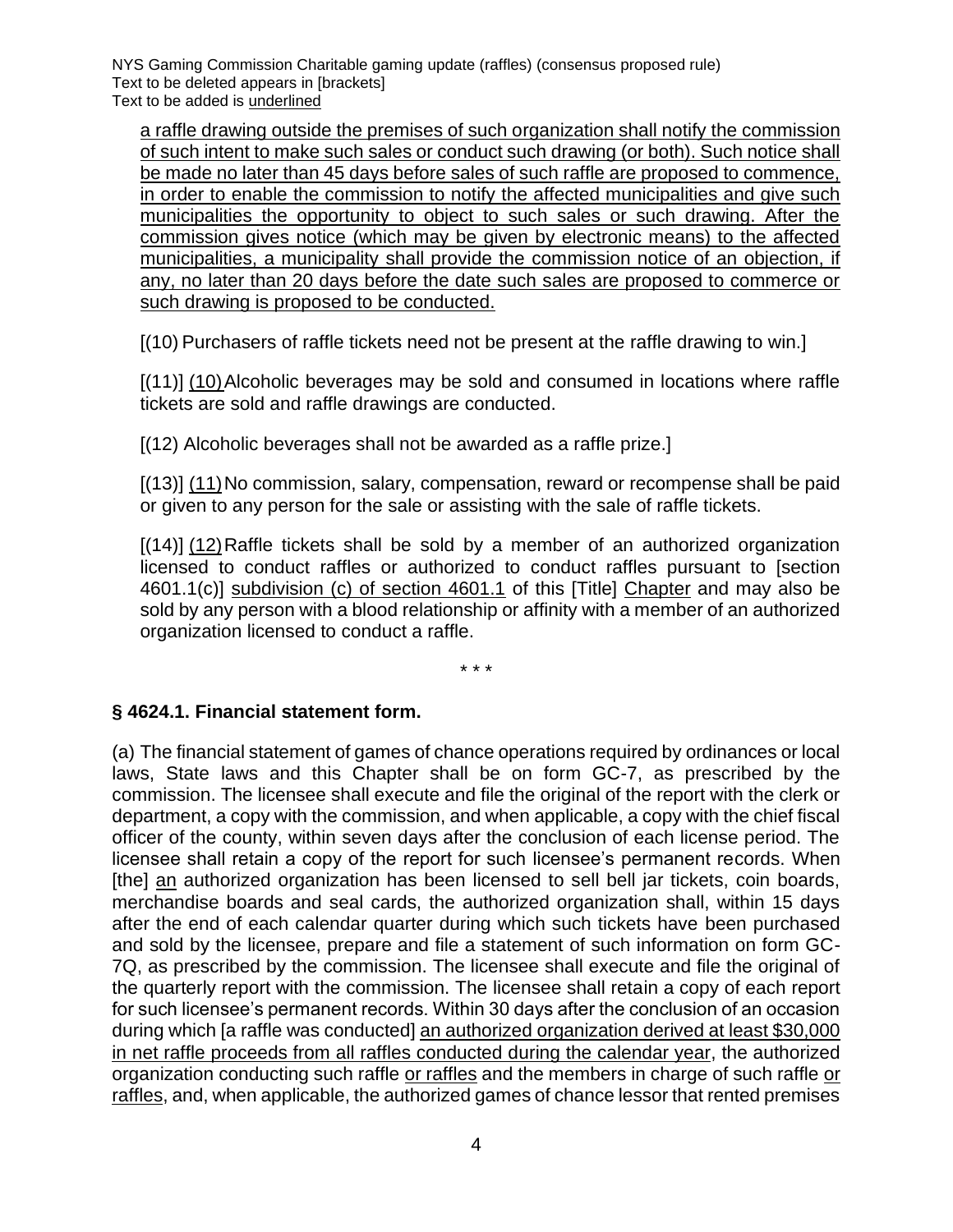therefor, shall each furnish to the clerk or department and the commission a statement of such information on form GC-7R, as prescribed by the commission, subscribed by the member in charge and affirmed by such member as true, under the penalties of perjury, showing the number of tickets printed, the number of tickets sold, the prize, and the number of tickets returned to or retained by the authorized organization as unsold, a description and statement of the fair market value for each prize actually awarded, the amount of the gross receipts derived therefrom, each item of expenditure made or to be made other than prizes, the name and address of each person to whom each such item of expense has been paid, or is to be paid, a detailed description of the merchandise purchased or the services rendered therefor, the net proceeds derived from the raffle at such occasion, the use to which the proceeds have been or are to be applied and shall be the duty of each licensee to maintain and keep such books and records as may be necessary to substantiate the particulars of each such statement, provided however, where the cumulative net proceeds or net profits derived from the conduct of a raffle or raffles are less than \$30,000 during any one occasion, in such case, the reporting requirement shall be satisfied by the filing within 30 days of the conclusion of such occasion a verified statement on a form prescribed by the commission attesting to the amount of such net proceeds or net profits and the distribution thereof for lawful purposes with the clerk or department and a copy with the commission. The licensee shall retain a copy of such statement for its records. Any authorized organization required to file an annual report with the Secretary of State pursuant to article 7-A of the Executive Law or the Attorney General pursuant to article 8 of the Estates, Powers and Trusts Law shall include with such annual report a copy of the statement required to be filed with the clerk or department.

(b) Notwithstanding the filing requirements set forth in this Part, an authorized organization [that has met the self-determination requirements of subdivision (c) of section 4601.1 of this Chapter] may conduct a raffle without complying with such filing requirements, provided, that such organization shall derive net proceeds from raffles in an amount less than \$5,000 during the conduct of one raffle and shall derive net proceeds from raffles in an amount less than [\$20,000 during one calendar year] the amount set forth in General Municipal Law section 190-a(1). Such authorized organizations are not relieved of any other financial reporting and recordkeeping requirements of local, State or Federal laws or rules [regarding] in regard to the receipt and expenditure of monies, including [but not limited to] without limitation the Not-For-Profit Corporations Law.

\* \* \*

#### **§ 4624.3. Additional license fee.**

(a) Upon the filing of the financial statement of games of chance operations (form GC-7) and attachment, the licensee shall pay to the clerk or department or, where applicable, the chief fiscal officer of the county, as [an] the additional license fee authorized by General Municipal Law section 195-f(4), a sum in the amount of five percent of the reported net proceeds, if any, for the license period covered by such statement. In the case of raffles, the licensee, upon filing the financial statement of raffles operations, shall pay to the clerk or department or, where applicable, the chief fiscal officer of the county,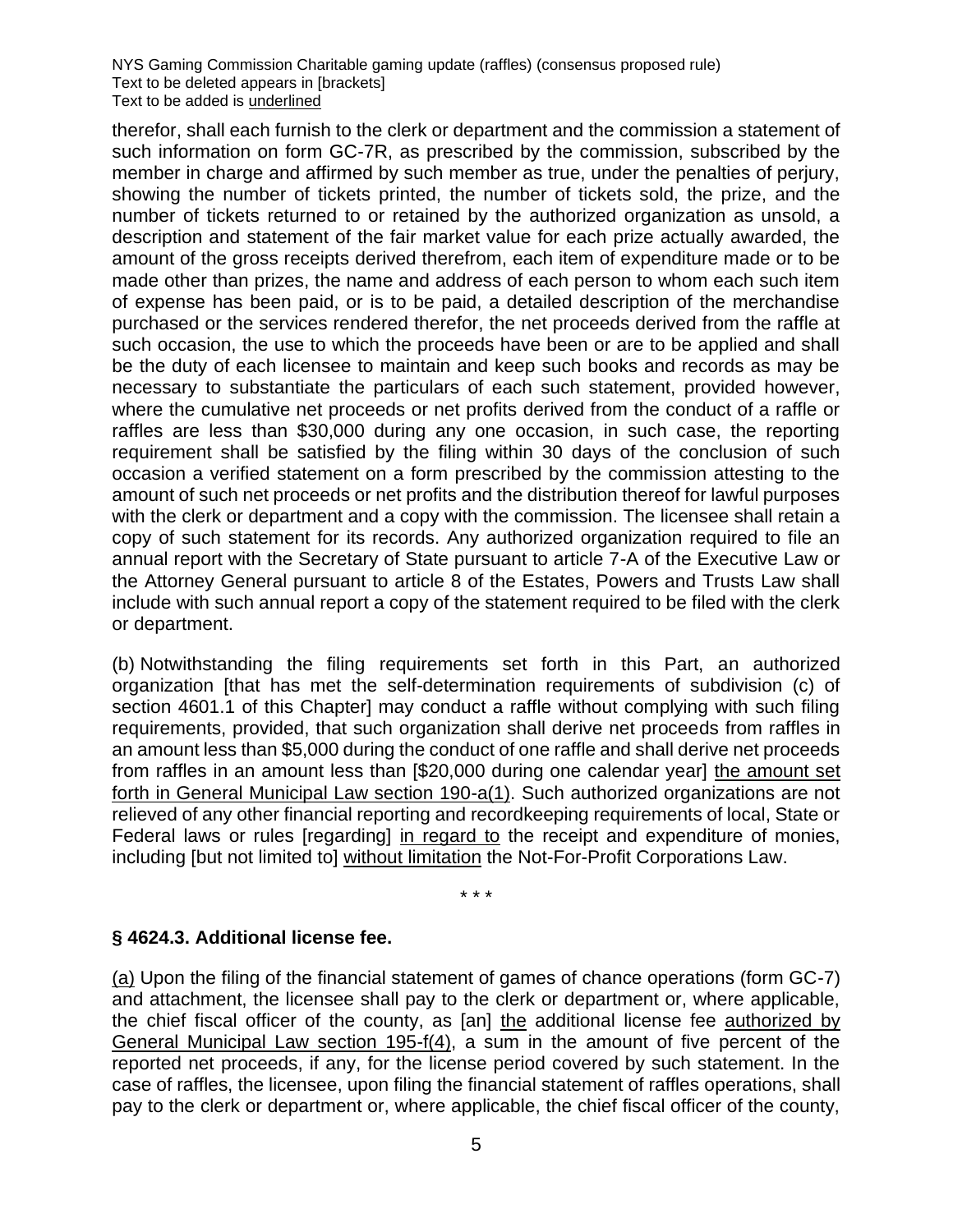as an additional license fee authorized by General Municipal Law section 195-f(4), a sum in the amount of two percent of the reported net proceeds that exceed \$30,000 from all raffles conducted during the calendar year, if any, for that portion of the license period covered by such statement.

(b) Reporting requirements for raffles are as set forth in General Municipal Law section 195-f(2), [Where the cumulative net proceeds or net profits derived from the conduct of a raffle or raffles are less than \$30,000 during any one occasion, in such case, the reporting requirement shall be satisfied by the filing within 30 days of the conclusion of such occasion a verified statement on a form prescribed by the commission attesting to the amount of such net proceeds or net profits and the distribution thereof for lawful purposes with the clerk or department and a copy with the commission.]

(c) As set forth in General Municipal Law section 195-f(4), [No] no fee shall be required where the net proceeds or net profits derived from the conduct of a raffle or raffles are less than \$30,000 during any one occasion.

(d) An organization that has filed a verified statement with the clerk or department and the commission attesting that such organization shall derive net proceeds or net profits from raffles in an amount less than \$30,000 during one occasion or part thereof that in fact derives net proceeds or net profits [exceeding] of at least \$30,000 during any one occasion or part thereof shall be required to obtain a license as required by General Municipal Law sections 190 and 190-a and this Subchapter and shall be subject to the reporting requirements and additional license fees required by General Municipal Law 195-f and this Part.

(e) In the case of bell jars, the licensee, upon filing financial statements of bell jar operations (form GC-7Q) with the commission shall also tender to the commission a sum in the amount [of five percent of the net proceeds as defined in this Part, from the sale of bell jar tickets, if any, for that portion of license period covered by such statement. For the purposes of this section, net proceeds shall mean the difference between the ideal handle from the sale of bell jar tickets, coin boards, merchandise boards and seal cards, less the purchase price to the licensee of the bell jar tickets, coin boards, merchandise boards and seal cards and the amount of money paid out in prizes. Additionally, a credit shall be permitted against the net proceeds fee tendered to the commission for unsold tickets of the bell jar deal as long as the unsold tickets have the same serial number as the tickets for which the fee is rendered. Such unsold tickets must be kept on file by the selling organization for inspection by the commission for a period of one year following the date upon which the relevant financial statement was received by the commission] set forth in General Municipal Law section 195-q.

\* \* \*

# **§ 4624.8. Special games of chance, raffle and bell jar account.**

(a) For games of chance, bell jar, and for raffle ticket proceeds that exceed \$30,000 per calendar year, each licensee must maintain a regular checking account as its games of